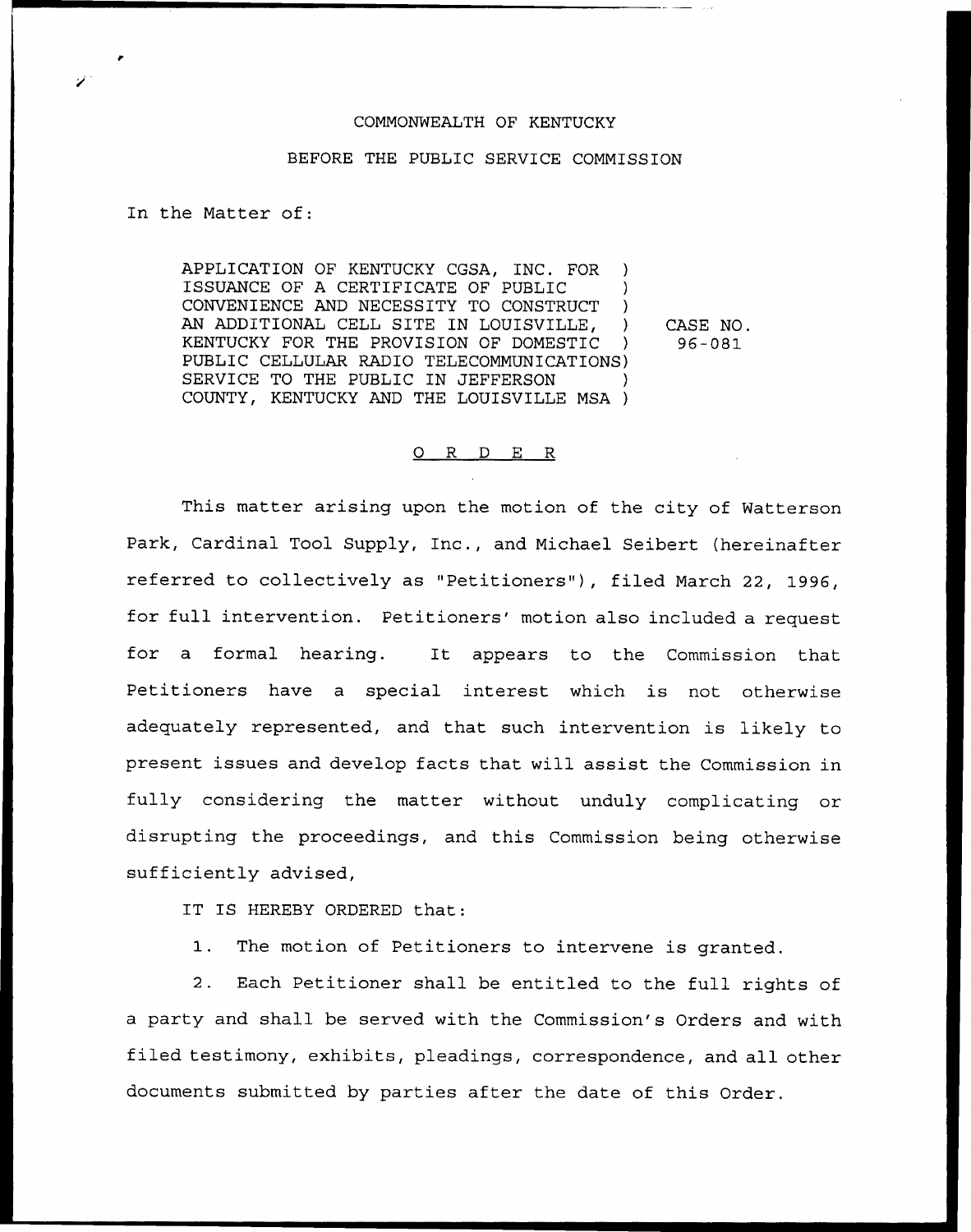3. Should any Petitioner file documents of any kind with the Commission in the course of these proceedings, said Petitioner shall also serve a copy of said documents on all other parties of record.

4. Petitioners' motion for a hearing is hereby held in abeyance pending Kentucky CGSA, Inc.'s response to Petitioners' If, after receipt of Kentucky CGSA's response, concerns. Petitioners still desire <sup>a</sup> hearing, they may renew their motion for a hearing at that time.

Done at Frankfort, Kentucky, this 3rd day of April, 1996.

PUBLIC SERVICE COMMISSION

<u>Nada K Buatha</u><br>or the commission

ATTEST:

Executi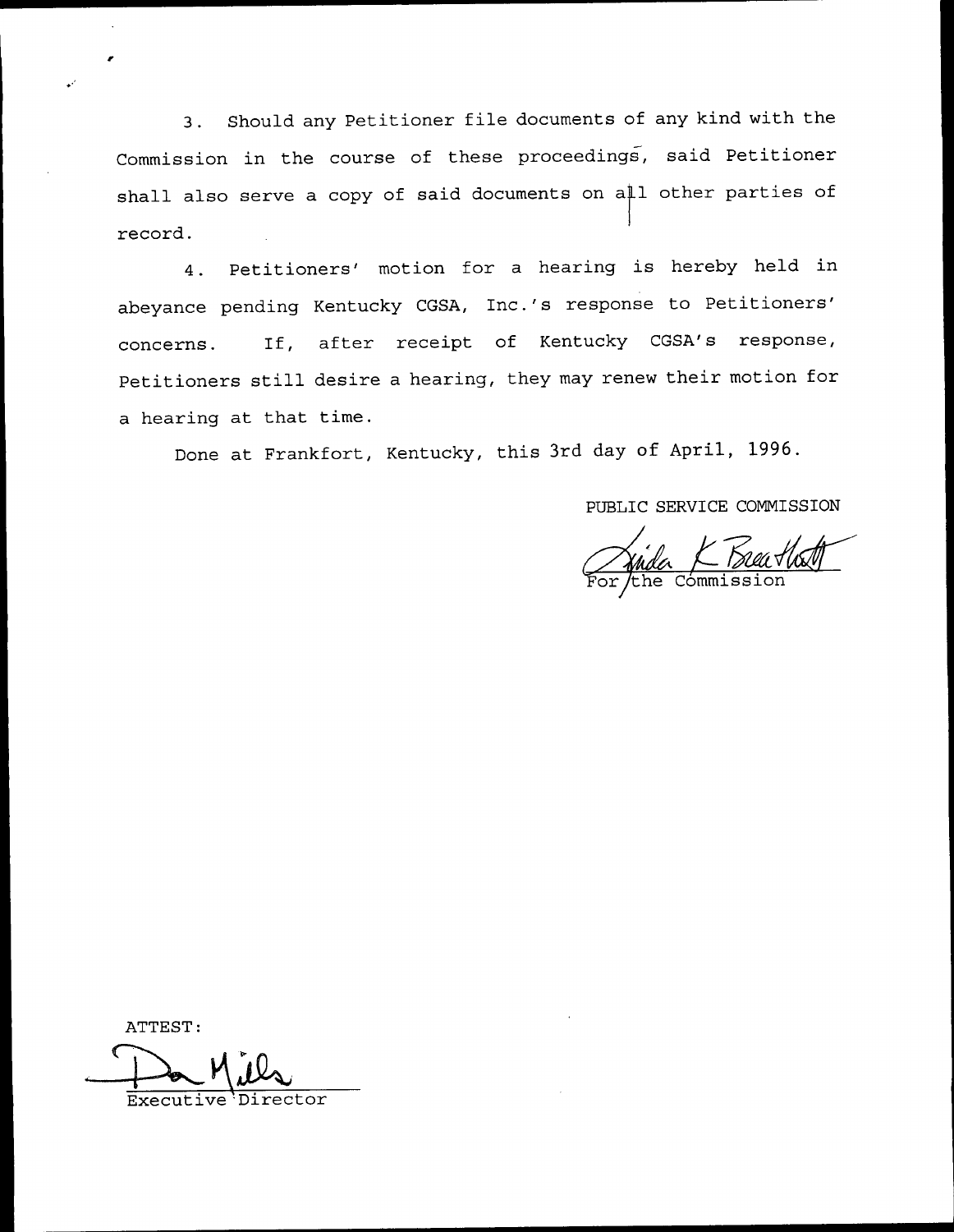# COMMONWEALTH OF KENTUCKY

# BEFORE THE PUBLIC SERVICE COMMISSION

In the Matter of:

APPLICATION OF KENTUCKY CGSA, INC. FOR ) ISSUANCE OF A CERTIFICATE OF PUBLIC ) CONVENIENCE AND NECESSITY TO CONSTRUCT ) AN ADDITIONAL CELL SITE IN LOUISVILLE, )<br>KENTUCKY FOR THE PROVISION OF DOMESTIC KENTUCKY FOR THE PROVISION OF DOMESTIC ) PUBLIC CELLULAR RADIO TELECOMMUNICATIONS) SERVICE TO THE PUBLIC IN JEFFERSON COUNTY, KENTUCKY AND THE LOUISVILLE MSA ) CASE NO. 96-081

### 0 R <sup>D</sup> E R

The Commission has received the attached letters from Lawrenceburg Transfer, Inc., Michael Seibert, Cardinal Tool Supply, Inc., Norton Gatz, KYANA Sheet and Iron Corporation, Auto, Truck & Fiberglass of Louisville, Inc., Pete Van Note and the attached motion from the city of Watterson Park, Cardinal Tool Supply, Inc., and Michael Seibert (hereinafter referred to collectively as "Petitioners") regarding the proposed cellular telecommunications facility to be located at 1418 Sanita Road, Louisville, Jefferson County, Kentucky.

IT IS THEREFORE ORDERED that:

1. Kentucky CGSA, Inc. ("Kentucky CGSA") shall respond to Petitioners' concerns and the concerns raised in the attached motion by certified letter, within <sup>20</sup> days of the date of this Order.

2. Kentucky CGSA shall file <sup>a</sup> copy of the certified letter and dated receipt, within <sup>7</sup> days of the date on the receipt.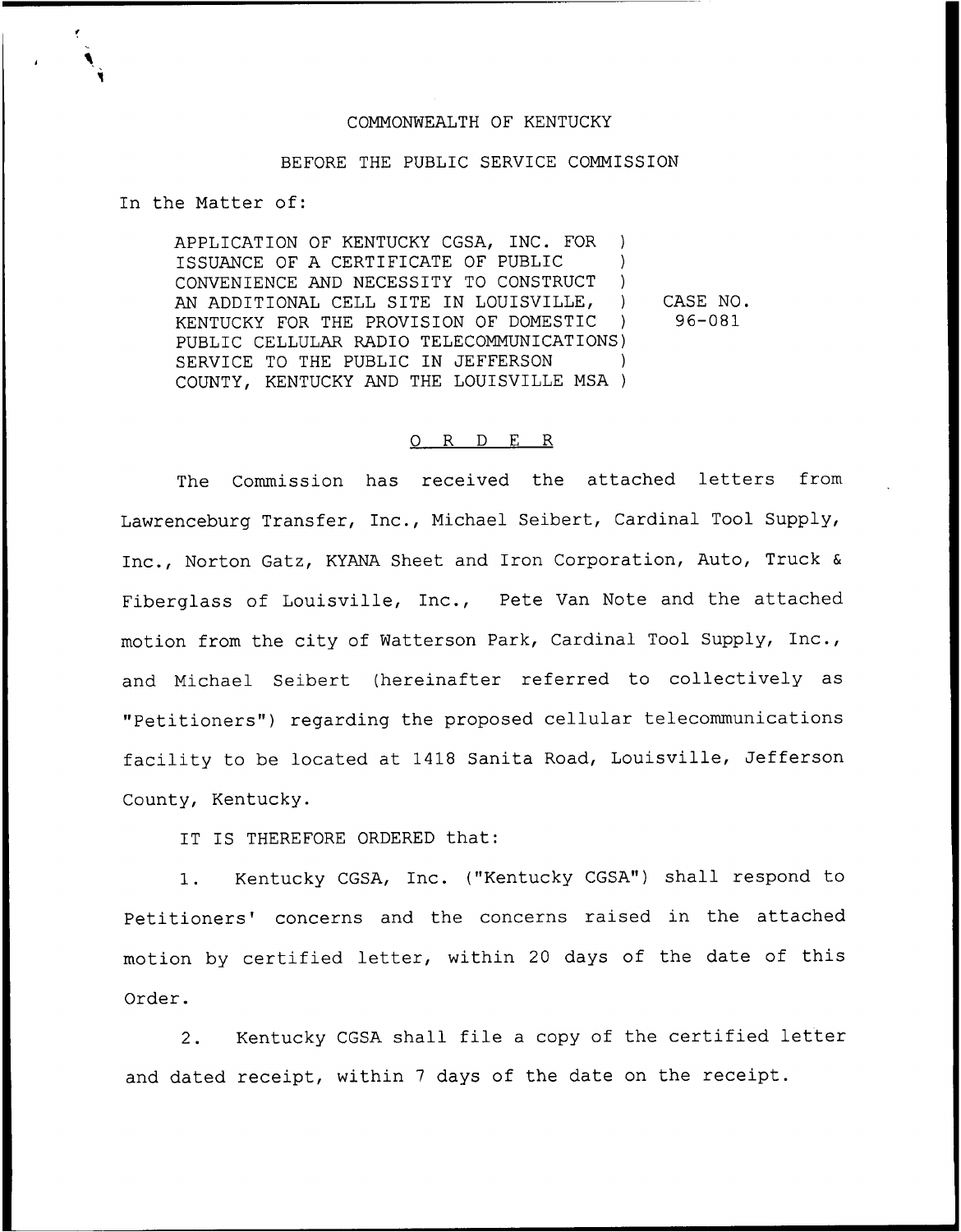Done at Frankfort, Kentucky, this 3rd day of April, 1996.

PUBLIC SERVICE COMMISSION

<u>ida K TSteathtt</u>

ATTEST:

Executive Director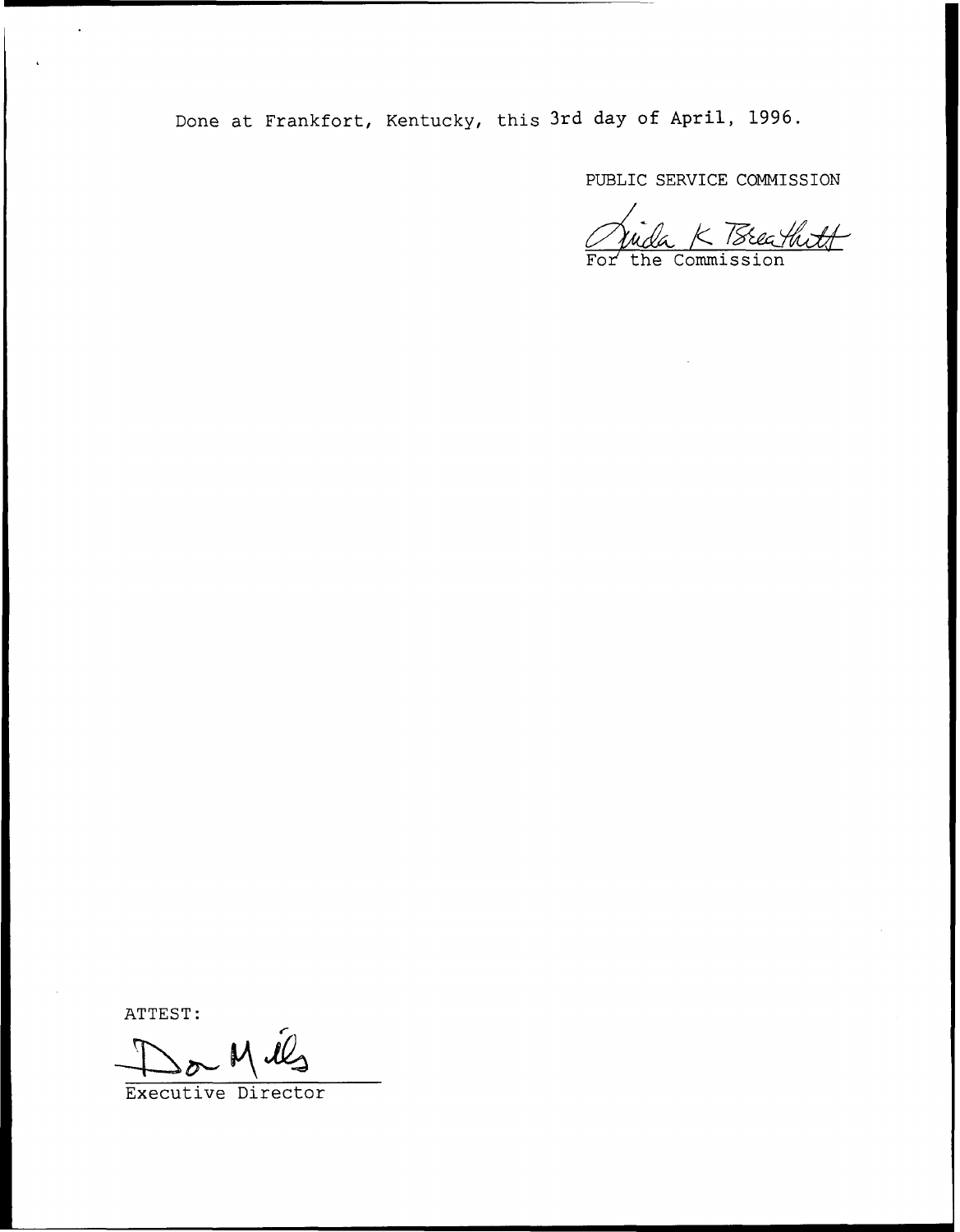Louisville 451-1765

Lexington 252-3325

LAWRENCEBURG TRANSFER INQ

GENERAL OFFICES P.O. BOX 267 LAWRENCEBURG, KY. 40342 PHONE 839-4525

March 18, 1996

**Cincinnati** 242-4746

**Danville** 236-4442

RECEIVED

MAR 22 1996

PUBLIC SERVICE **COMMISSION** 

Public Service Commission of Kentucky Executive Director's Office P.O. Box 615 Frankfort, Kentucky 40602

Reference Case No. 96-081

Gentlemen:

Lawrenceburg Transfer's only concern with Ky. CGSA, Inc.'s proposal is that there is very limited space available at the proposed site that will force the placement of the tower too close to active roadways and too close to property boundaries of Lawrenceburg's facility.

Sincerely,

LAWRENCEBURG TRANSFER, INC.

 $\mathcal{L}$ John Ripy  $\frac{1}{5}.2$ .

President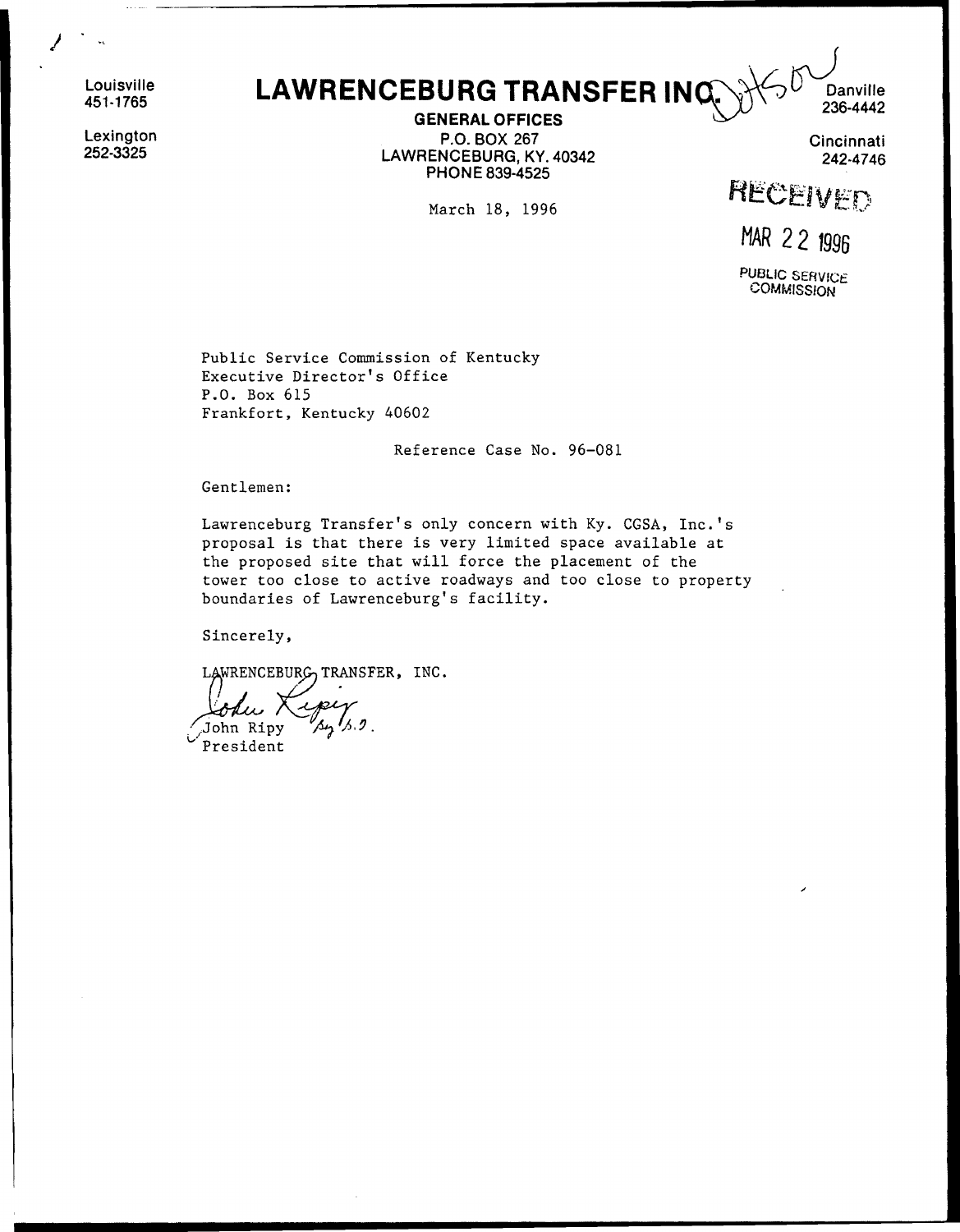**INCUCIVEL!** 

 $MAR$  26 196

SERVIC. COMMISSION

Michael & Brenda Seibert 4266 Regina Lane Louisville,  $~7\%$  40213

 $inv'$ 

March 22, 1996

Executive Directors Office Public Service Commission of Kentucky <sup>P</sup> 0 Box <sup>615</sup> Frankfort, KY 40602

 $RE: Case # 96-081$ 

To Whom It May Concern:

I am writing in oppostion of the 126' cellular tower proposed on the property of 1418 Sanita Road. I oppose this proposed tower for the following reasons.

1) The tower will be an eyesore that will be viewed as soon as anyone enters the City of Watterson Park.

2) The positioning of the tower is to close the road, which will make the tower very uncitely.

3) The tower is positioned between company's that could be affected if the tower was to be damaged by storms.

4) Health concerns. The tower is approximately 500' from my house and I have no idea what kind of health concerns could arise from the constant pounding of various waves.

Thanks for your concern,

Michael Seibert Councilman for the City of Watterson Park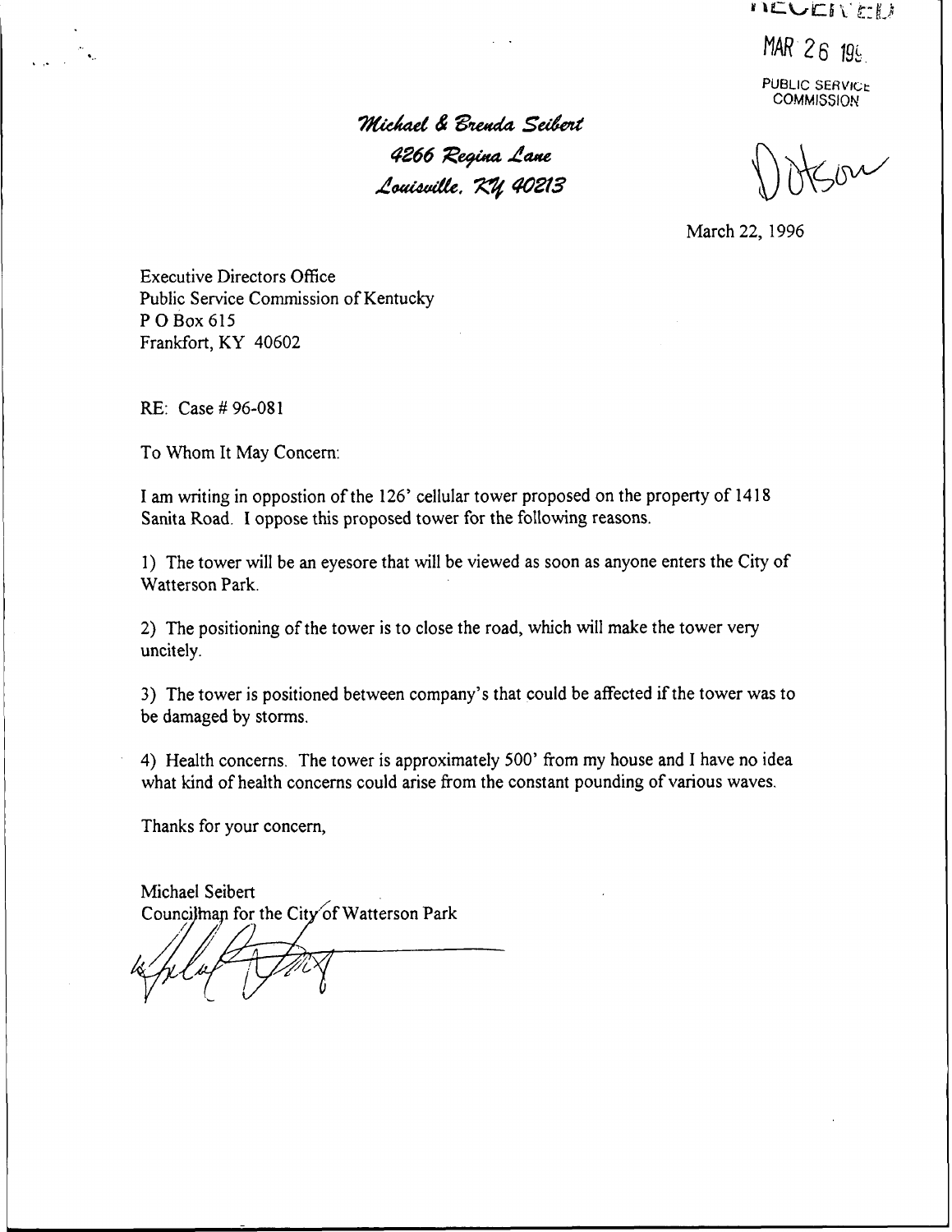

 $\leq r$ 

CARDINAL TOOL SUPPLY, INC.

RECEIVE

March 25, 1996

Executive Directors Office Public Service Commission of Kentucky P.O. Box 615 Frankfort, KY 40602

Re: Case No. 96-081

In response to the Public Service Commission of Kentucky's letter of March 6, 1996, Cardinal Tool Supply is opposed to Kentucky CGSA's (BellSouth) application to construct and operate a cellular radio and telecommunications tower adjacent to our building located at 1418 Sanita Road. Please note that this tower (126') will reside within eighty feet (80') of our building as well as a three other businesses and a personal residence.

Further, this cellular tower (126') will reside within ten feet (10') of Watterson Park Road. Cardinal Tool Supply is concerned because this tower has a minimal 'safety-zone' due to the fact that the U.S. Postal Service and Lawrenceburg Transfer direct their fleet of tractor-trailers to use this road as their main thoroughfare in transit to their facilities.

Cardinal Tool Supply has maintained this adjacent property for four years. We are interested in who will maintain this property once a tower is erected. We would prefer that this tower be safely away from our building as well as the other businesses. Is there not a more suitable location away from the immediate businesses in our area?

In considering that this cellular tower be placed in a more suitable area, Cardinal Tool Supply, Auto Truck & Fiberglass and many other affected businesses request that the Public Service Commission of Kentucky and BellSouth reconsider their application at this time.

Sincerely,

Veidel ernon G.

President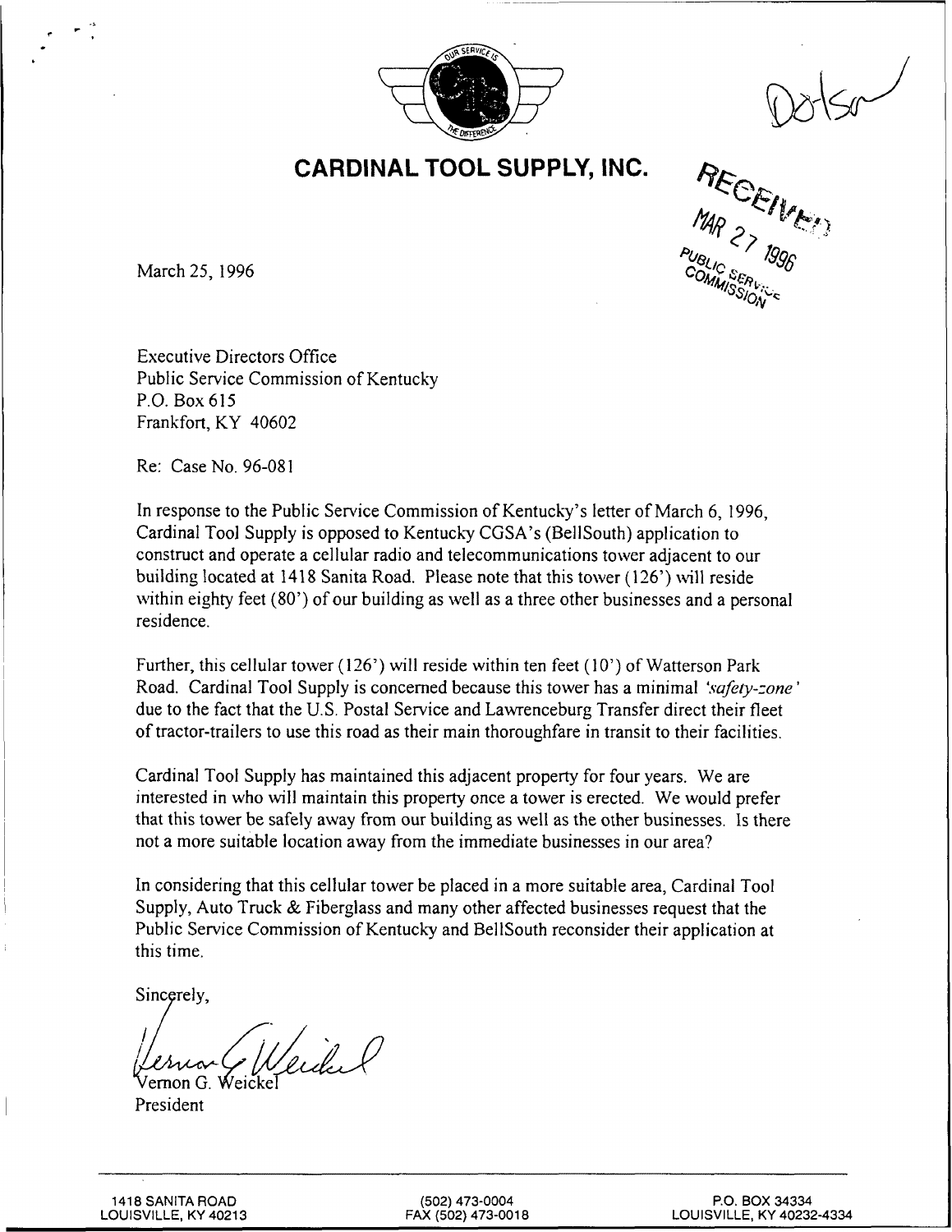RECEIVED

MAR 27 1996

PUBLIC SERVICE **COMMISSION** 

March 25, 1996

Mr. Norton Gatz 1420 Sanita Road Louisville, KY 40213

Executive Directors Office Public Service Commission of Kentucky P.O, Box 615 Frankfort, KY 40602

Re: Case No. 96-081

As a resident within eighty feet (80') of BellSouth's proposed new cellular tower, <sup>I</sup> am writing to voice my concern at the proximity of this tower to my home, other businesses, and Watterson Park Road.

In observing the placement of this tower, I have noticed that it would not be safely located away from traffic. It seems that a tower so large would be better suited further away from the street (Watterson Park Road) or in an area with much less traffic and congestion.

Please reconsider BellSouth's application in constructing this tower. I feel that their interests are better served by placing such a tower further away from the residential area, businesses, and congested traffic area.

Regards,

Morton Hatz

Norton Gatz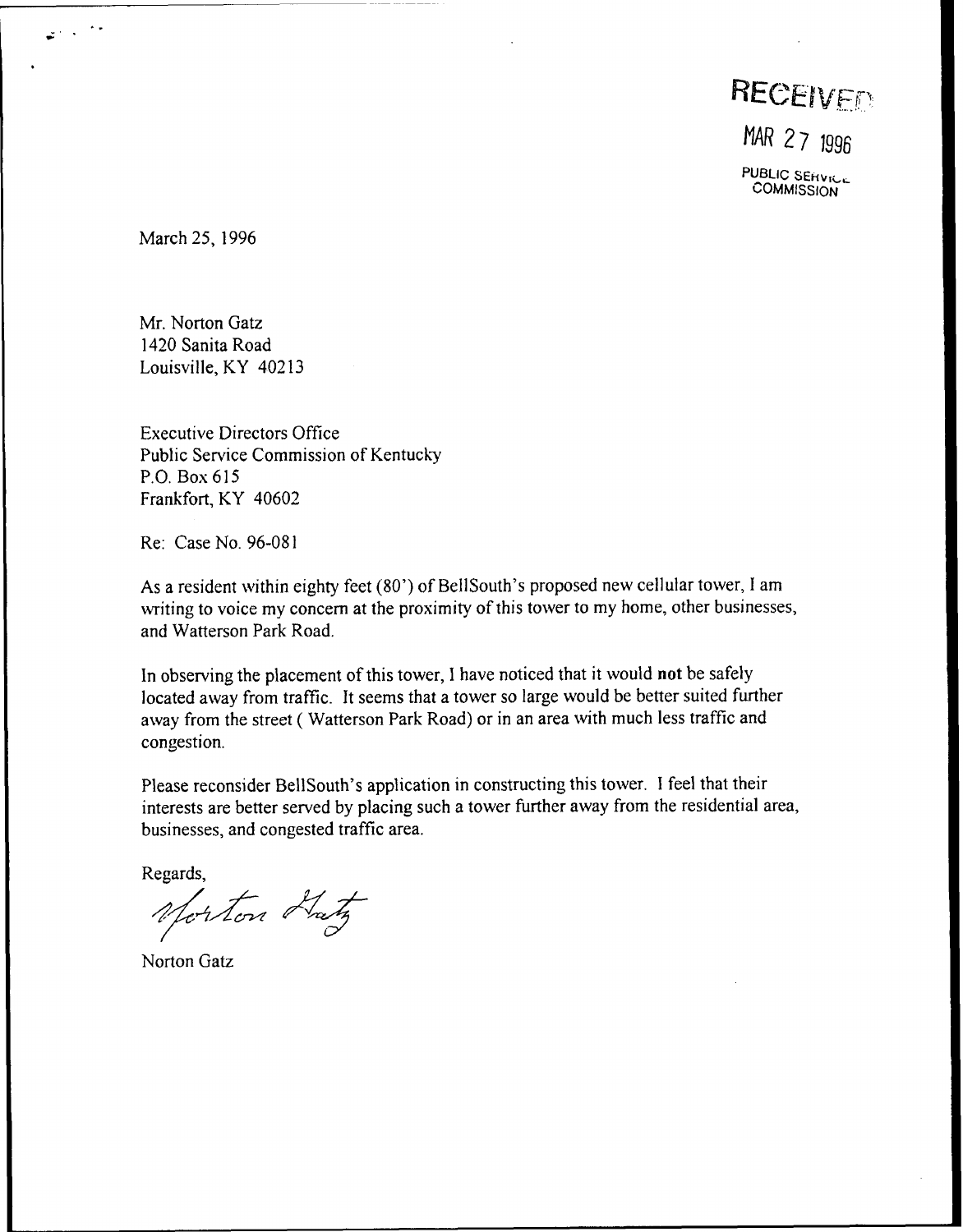

**TTECE VED** MAR 27 $k$ 

> PUBLIC SER<sub>1</sub> Cog

1415 Hugh Avenue P.O,Box 36188 Louisville, Ky. 40233 502-451-4755 Fax 502-454-0716

KYANA Sheet and Iron Corpoi

March 22, 1996

Executive Directors Office Public Service Commission of Kentucky P.O. Box 615 Frankfort, KY 40602

Re: Case #96-081

Gentlemen:

Please consider this letter an expression of our strong opposition to the 150 cell tower proposed at 1414 Sanita Rd.

Thanking you in advance for your re-consideration, we are

Sincerely,

KYANA SHEET & IRON CORP.

C. E. Berger

President

CEB/jak

 $\ddot{\phantom{a}}$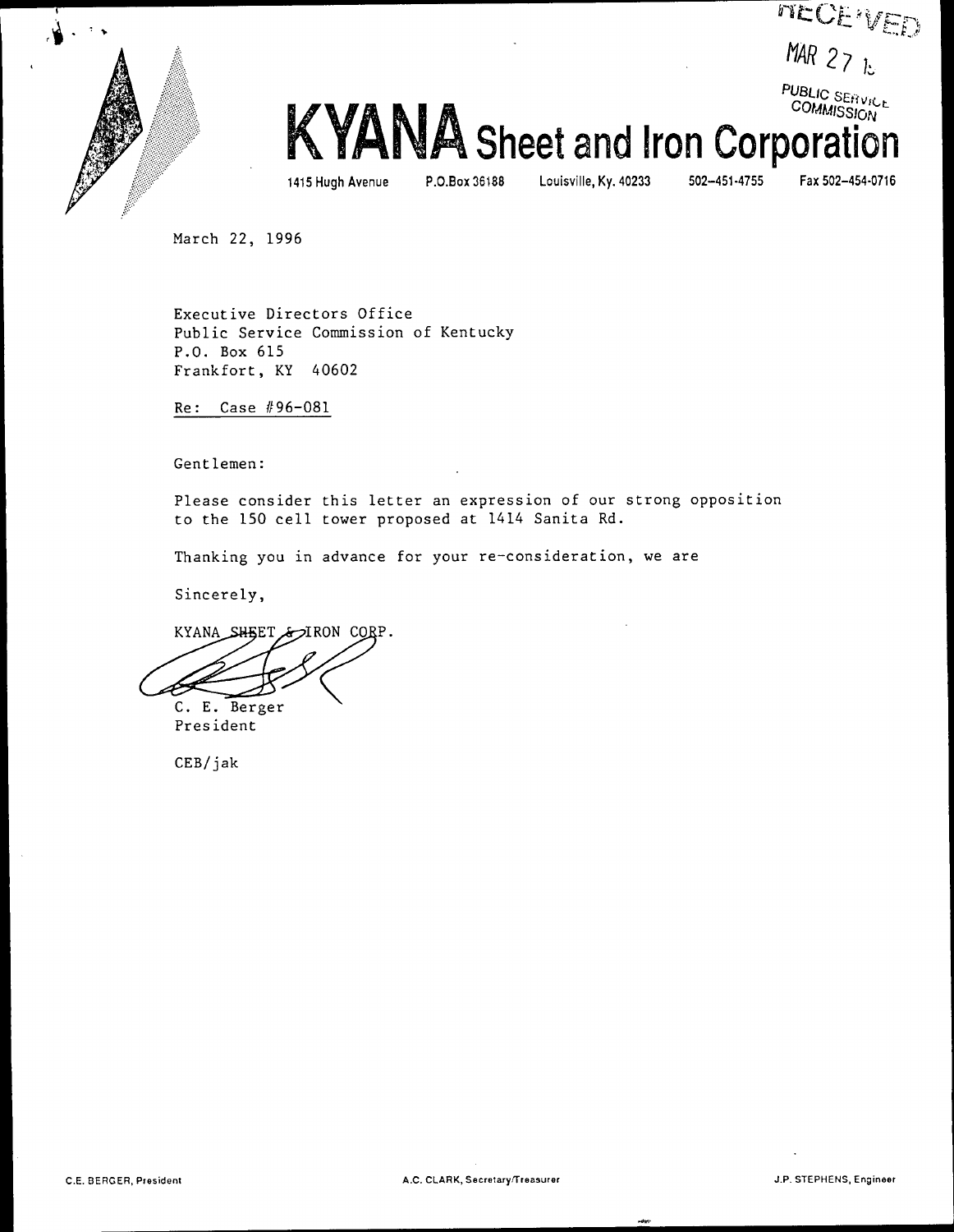# Auto, Truck & Fiberglass of Louisville, Inc.

 $4387$  Poplar Level  $\vec{a}$  and  $996$ Post Office Box 32577 LouisRUSKIC @EFEVICE i di n in in in in internationalität

**RECEIVE** 

Phone (502) 451-0712 Fax (502) 451-5998

March 26, 1996

Executive Director's Office Public Service Commission of Kentucky P.O. Box 615 Frankfort, KY 40602

This is in regards to the proposed tower at 1418 Sanita Road, case #96-081.

We do not wish to have the tower built there, as we sometimes have to use that space to maneuver large trucks into our building. The tower would certainly hinder our business.

We feel there are other, nearby, places in which the tower could be installed.

Please consider locating it in a place where it would not be in anyone's way.

Thank you.

Sincerely,

Larry Wentzell

big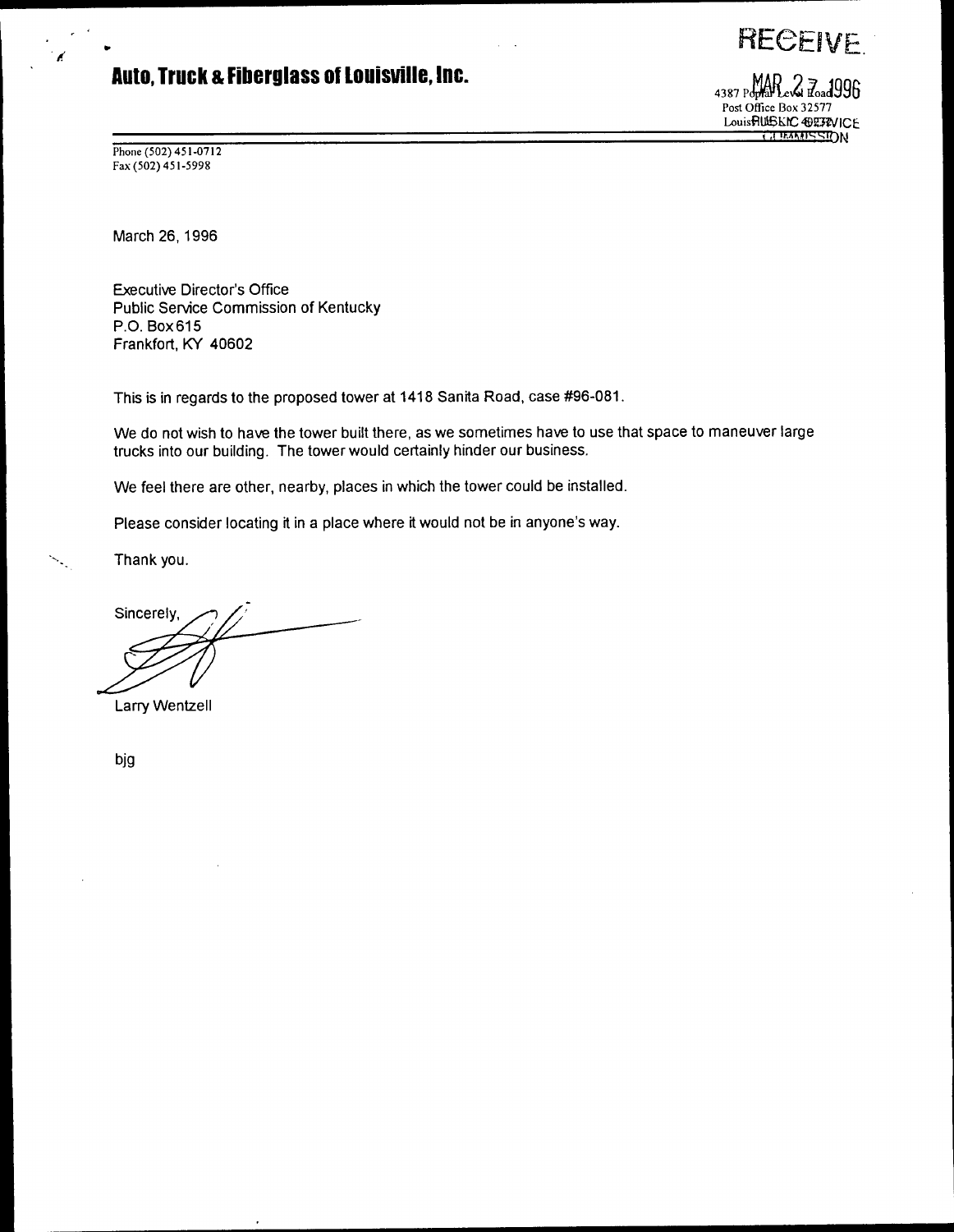

1403 HUGH AVENUE LOUISVILLE, KY 40213 (502) 458-5097<br>FAX: (502) 456-6321

# RECEIVED

VAR 29 <sup>1996</sup>

PUBLIC SERVICE **COMMISSION** 

March 22, 1996

Executive Directors Office Public Service Commission of Kentucky P. 0. Box 615 Frankfort, KY 40602

 $Re: Case 4.96-081$ 

Gentleman:

Please consider this letter an expression of our opposition to the 150' cell tower proposed at the site near 1418 Sanita Road.

Sincerely,

Van Note Supply Lnc. Pete Van Note

PVN/j r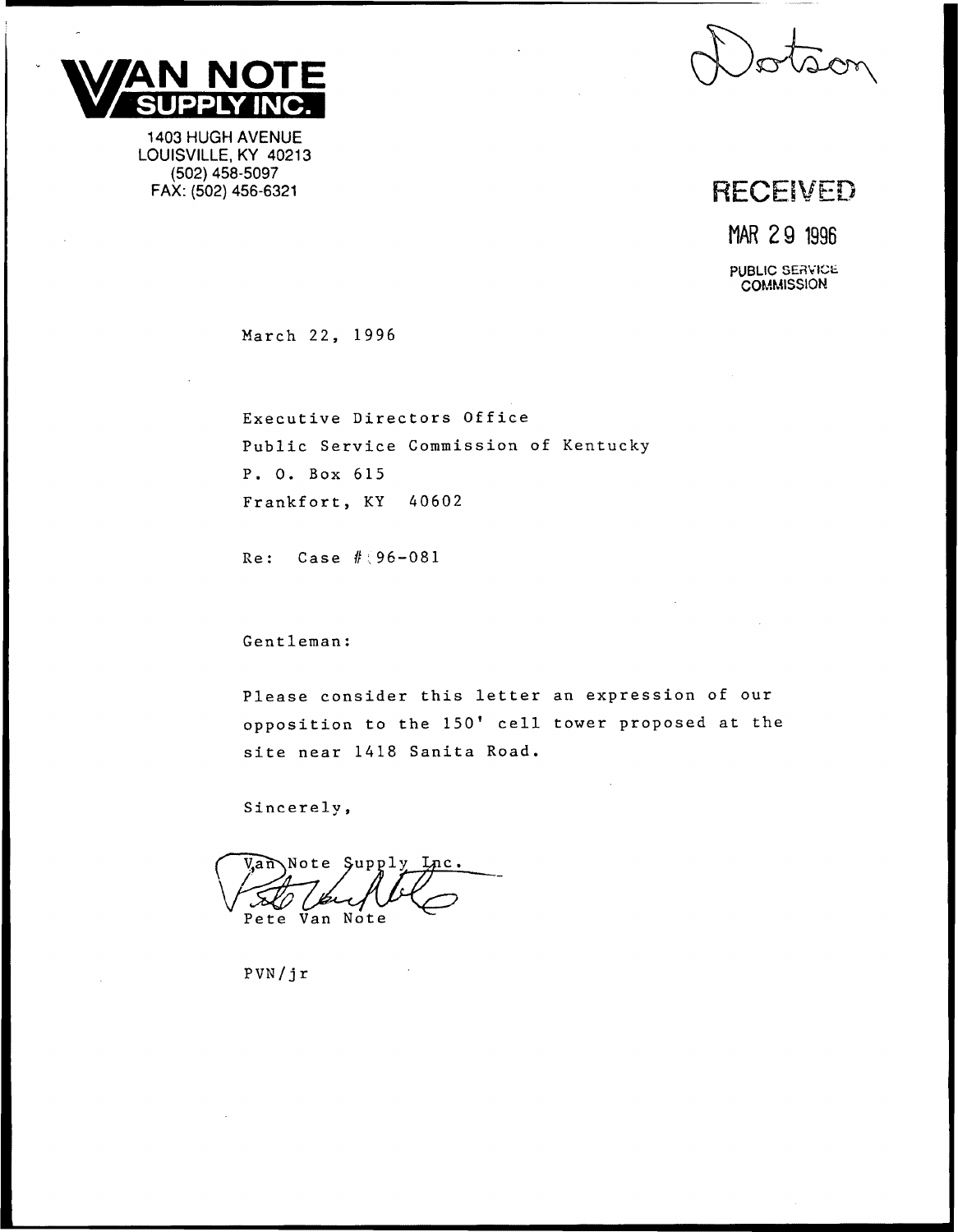Dotson

PUBLIC SERVICE COMMISSION

### BEFORE THE PUBLIC SERVICE COMMISSION

) )

) )

In the matter of Kentucky CGSA, Inc. for a Cextificate of Public Convenience and Necessity

) Case No. 96-081

# MOTION TO INTERVENE AND MOTION FOR HEARING

Movants, the City of Watterson Park, Cardinal Tool Supply, Inc. and Michael Seibert, all by counsel, respectfully move the Commission: (1) to intervene in this case on the basis of full intervention to oppose the application for the Certificate of Public Convenience and Necessity; and (2) to grant a hearing on the application.

The interests of the movants are that the proposed new facility will be located on property situated within the corporate boundaries of the City of Watterson Park, a fifth class city, will be adjacent to Cardinal Tool Supply, Inc., and will be approximately five hundred (500) feet from Mr. Seibert's home.

The parties names and addresses are: (1) City of Watterson Park, c/o Norm Liebert, Mayor, 4264 Regina Lane, Louisville, Kentucky 40213; (2) Cardinal Tool Supply, Inc., 1418 Sanita Road, Louisville, Kentucky 40213; and (3) Michael Seibert, 4266 Regina Lane, Louisville, Kentucky 40213.

Respectfully submitted:

John <u>H. Cannall</u>

Ackerson, Yann <sup>6</sup> Miller, P.S.C. 1800 One Riverfront Plaza Louisville, Kentucky 40202 (502) 589-4130 Counsel for Movants